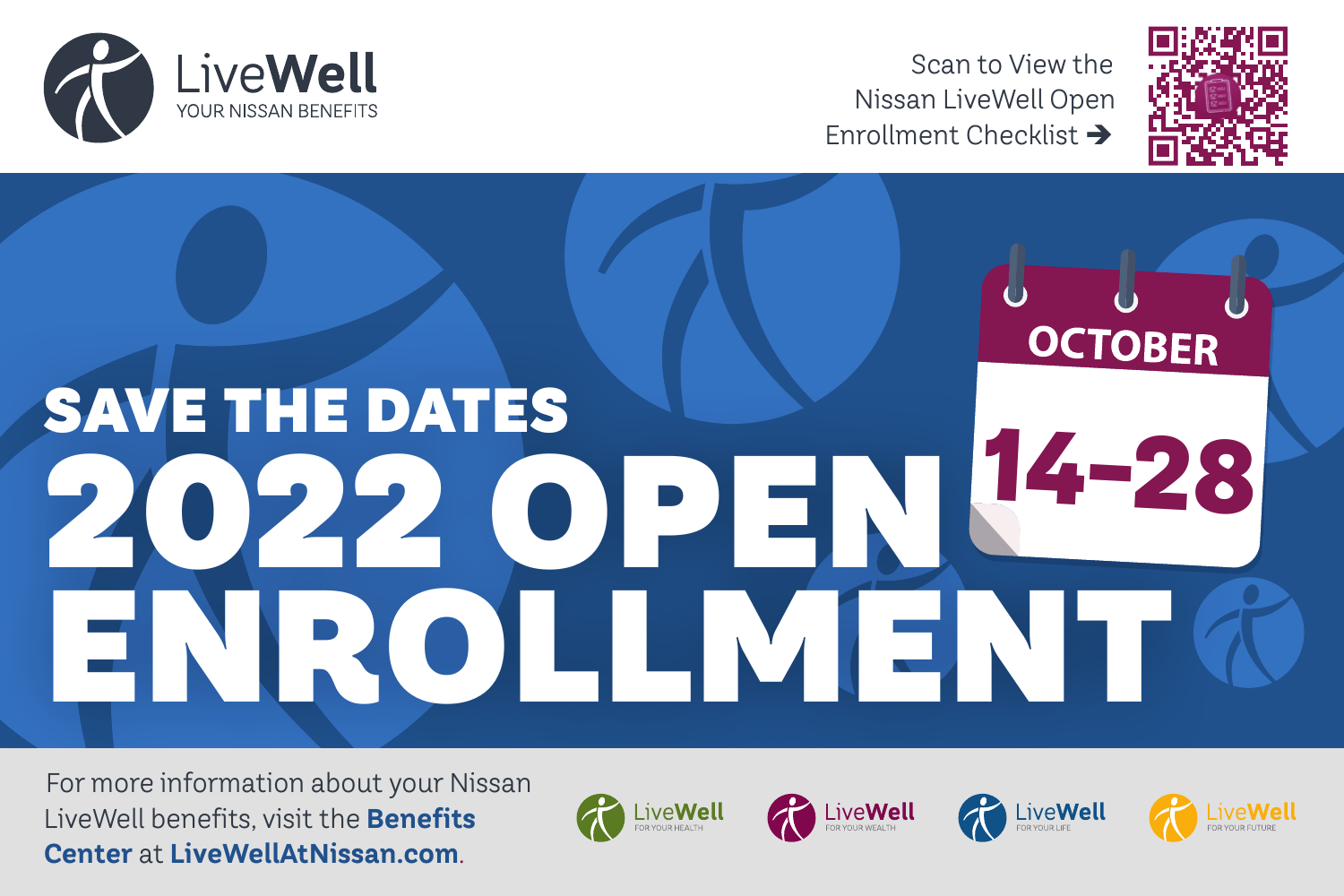Open Enrollment is your annual opportunity to elect Nissan LiveWell benefits. Elections made during Open Enrollment are effective Jan 1. through Dec. 31, 2022. Most benefits changes can only be made during Open Enrollment or within 31 days of a qualifying Life Event, so don't miss this opportunity to select the right benefits for you and your family!

## **GET READY! 2022 OPEN ENROLLMENT:**

### **It's all at LiveWellAtNissan.com!**

You'll find all the benefits information you need and make your 2022 Open Enrollment elections on the **Benefits Center** at **LiveWellatNissan.com**.

#### **Log in to the Benefits Center**

Check your login information before Open Enrollment! Visit **LiveWellAtNissan.com** and log in to the **Benefits Cente**r. If you forgot your login credentials, simply follow the prompts for **Forgot User ID or Password**. If you are a new user, select **New User**. Once logged in, confirm the **Personal Information** under **Your Profile**. Call the **Benefits Center** at **1-833-4LIVEWELL** (1-833-454-8393) if you have any questions.

#### **Update Your Workday Personal Information**

Keep your Personal Information in **Workday** upto-date. Visit **LiveWellAtNissan.com** and log in to **Workday** to confirm your primary address, mailing address, and primary email address. The information you enter in **Workday** will be used to update your **Benefits Center** profile. If you need assistance, contact the **HR Service Center** via **Engage@Nissan** at **NissanEmployee.com** or call **1-866-599-4647**.



As of Jan. 1, 2022, the Reimbursement HRA Plan will no longer be a medical plan option. If you are currently enrolled in the Reimbursement HRA Plan, you must elect another medical plan during Open Enrollment.

#### **Reimbursement HRA Plan Eliminated for 2022**

#### **Review Your Current Elections**

Log in to the **Benefits Center**, and select the **View Your 2021 Coverage** tile.

#### **Read Your Open Enrollment Guide**

Your **2022 Open Enrollment Guide** includes detailed information about changes for 2022 and instructions on how to enroll or opt out.